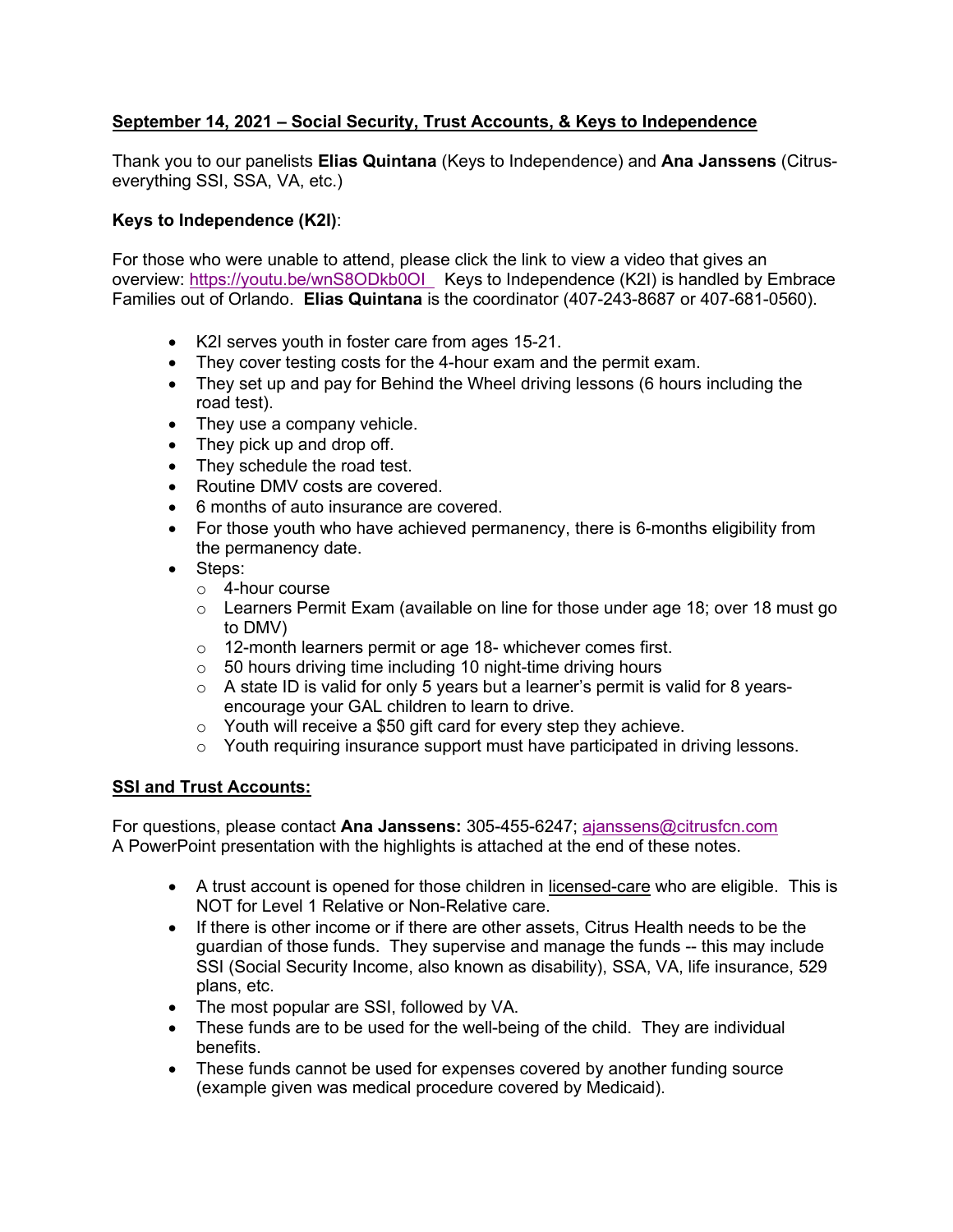- Foster Care Management Agency submits requests for reimbursement, accompanied with receipt.
- SSA is when a parent is disabled, deceased, or retired there is not automatic eligibility.
- Trust account balance cannot exceed \$2,000.
- The monthly benefit comes in with the cost of care (room/board) deducted. Disability is considered a public benefit and so is cost of care. That is why payment is net of room/board.
- TPR doesn't stop benefits for the child.
- SSI doesn't handle or receive child support payments.
- Income or assets cannot exceed \$794. Eligibility for SSI is based on a medical condition.
- Do not let a trust account exceed the \$2,000 limit. If it does, they suspend benefits, which means Medicaid is also cut.
- If a child is on runaway status, it is reported to Social Security and payment is suspended until the child is back in care. Sometimes they will reimburse for the time the child was on runaway, but most of the time they do not.
- If a child is in detention, benefits are suspended.
- If the child is in a hospital or Medicaid-funded facility, payment will be \$30 month.
- If the client's assets surpass the limit established, benefits are suspended, and Medicaid coverage is closed.
- SSA trust funds do not have regulated assets limits. These funds are considered an entitlement for the child.
- Dedicated accounts:
	- $\circ$  When a large back payment for disability is credited, it cannot go into the trust because it would exceed the \$2,000 limit.
	- o This account doesn't count towards the limit.
	- o Cannot be used for maintenance of the child.
- SSA doesn't need a dedicated account because there is no cap.
- Before the child's 18<sup>th</sup> birthday, they must have a court order for the beneficiary to receive their money. Make sure to identify those purchases that should be made before the child ages out.
- The young adult must contact the Social Security office and apply to become their own payee once they are 18. Social security will have to evaluate them for eligibility.
- If a child is adopted, the funds are returned to Social Security. Later they can be credited to the beneficiary. In order for the adoptive parents to receive the funds, they must apply to be payees. Adoption subsidy and income is factored in, which might result in the termination of benefits.
- If the child is placed with a relative/non-relative, they must also apply to become payees. Funds are returned to Social Security and may be credited later.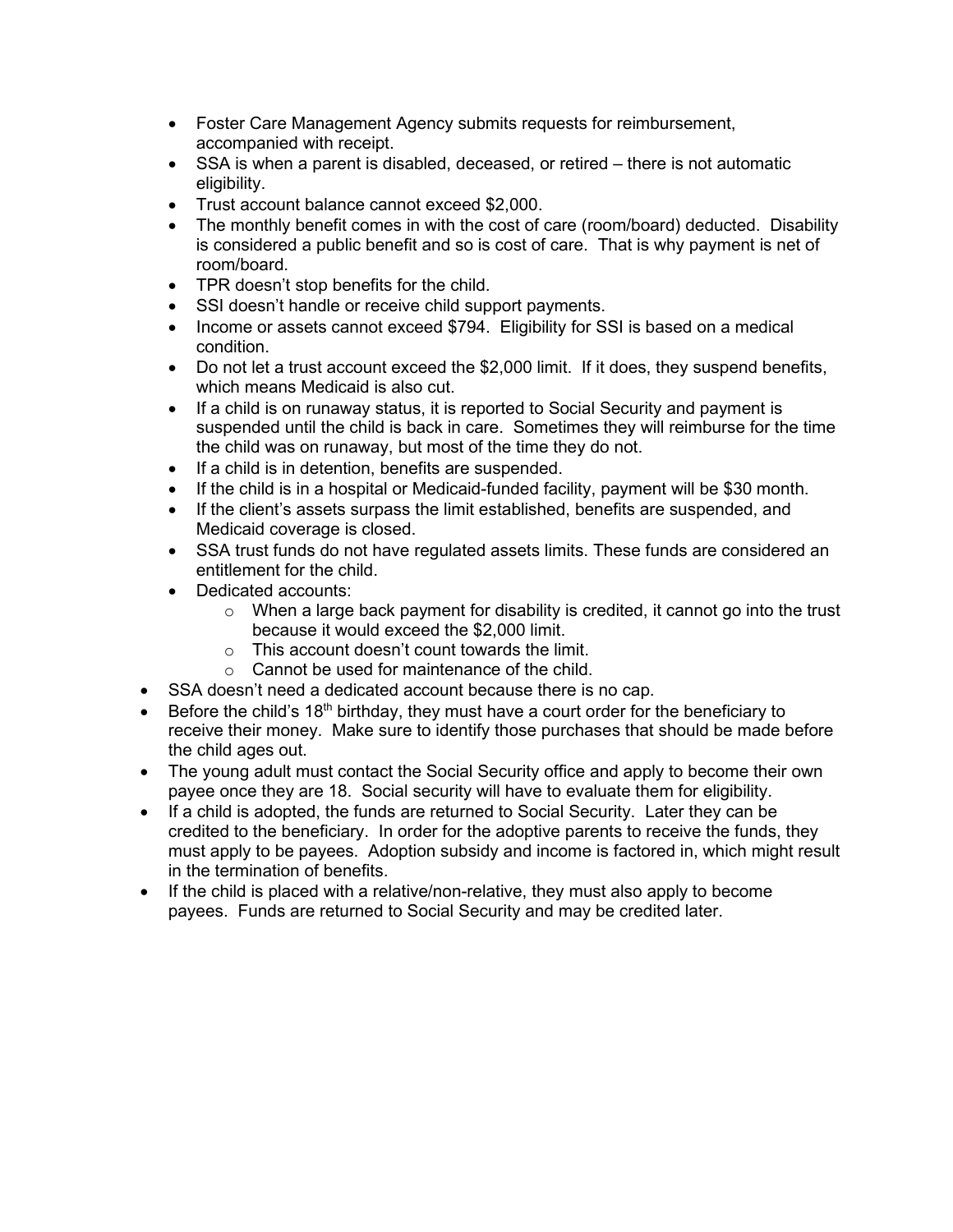#### CLIENT TRUST FUNDS

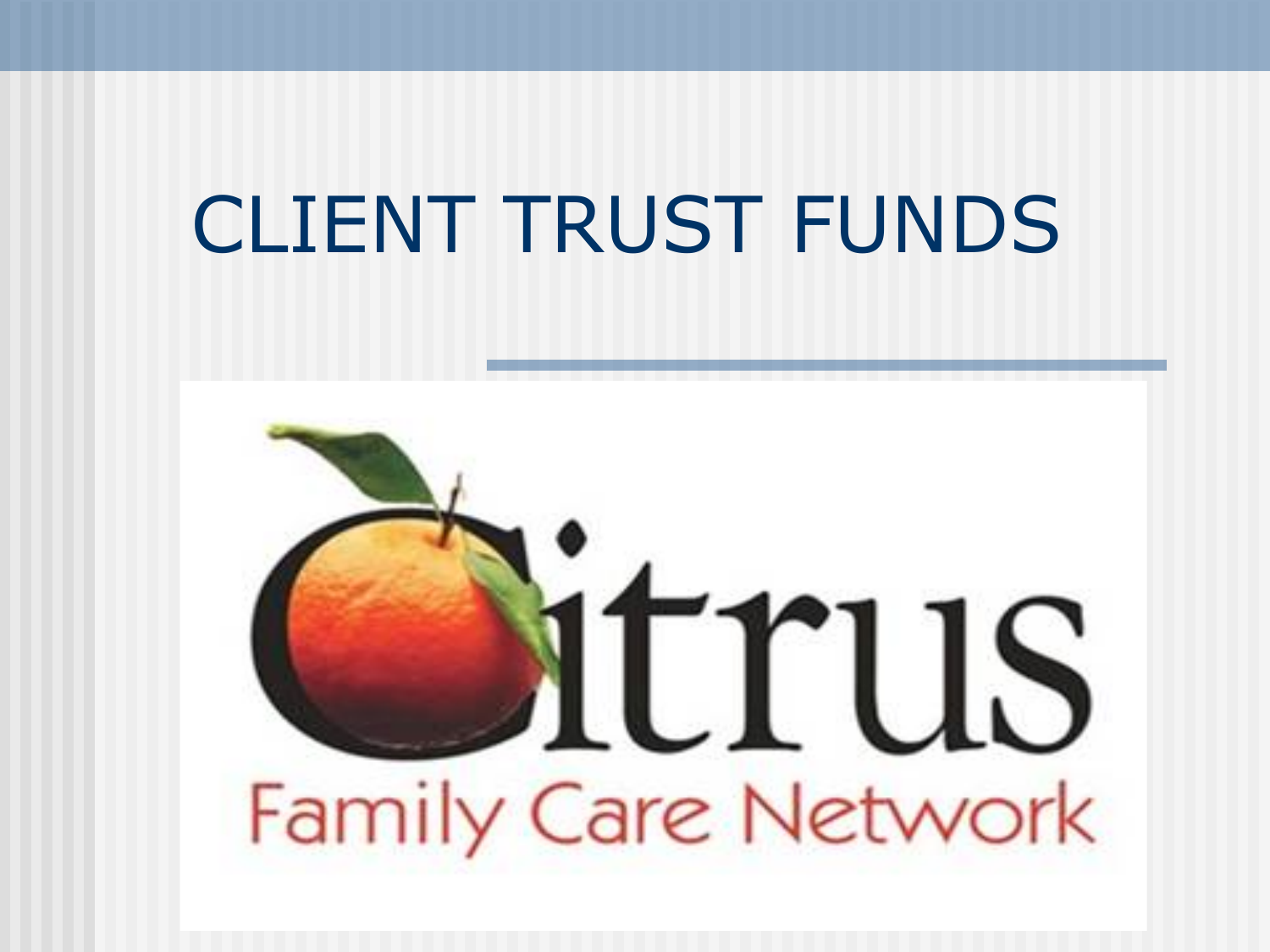# General Information



- Master Trust Accounts are designated to hold and administer money and property of children placed in licensed foster care.
- Some sources of income and assets are:
- **n** Social Security Administration:
	- **n** SSI Supplemental Security Income also known as disability benefits
	- **n** SSA Social Security Administration Title II
- **N** Veterans Administration
- **Personal injury settlements**
- Gifts and awards of value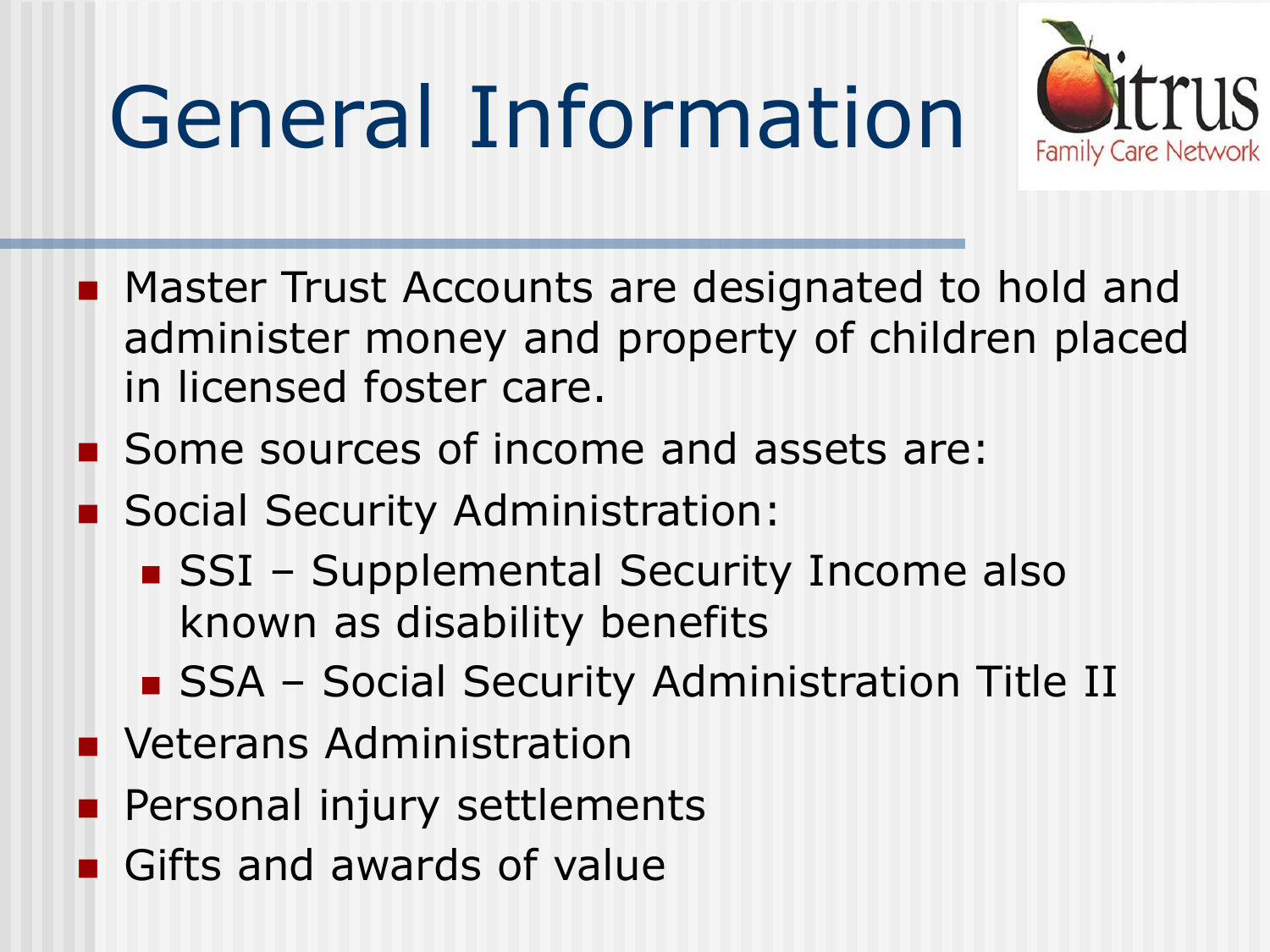# General Information



- These monies are to be used solely for the benefit of the child: clothing, personal needs, recreation, transportation, therapeutic equipment, special medical expenses (glasses), comfort items, hobby expenses, etc.
- $\blacksquare$  They cannot be used for expenses otherwise covered by another funding source (i.e., medical expenses covered by the Medicaid program).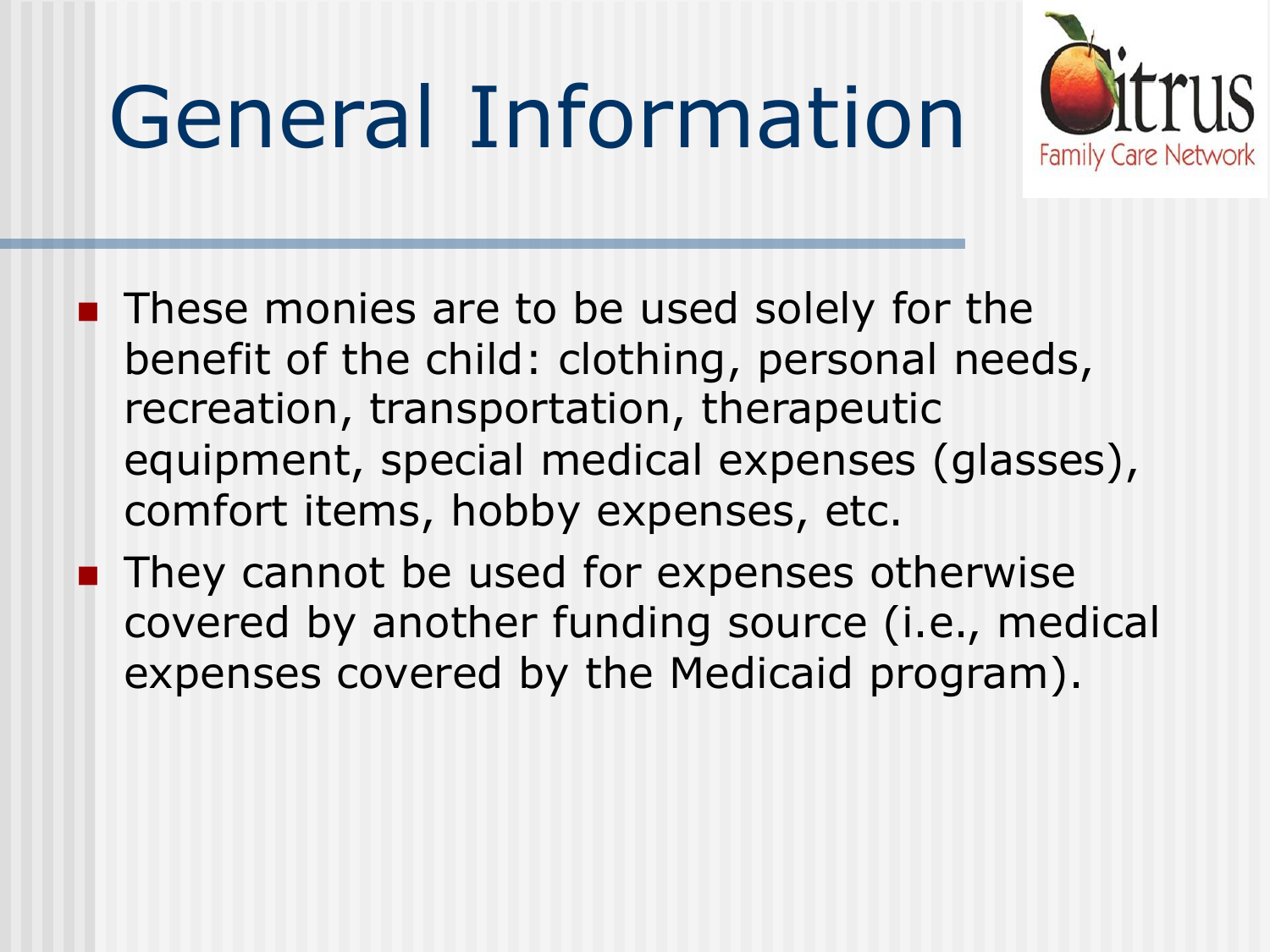#### Withdrawal Request Process



■ Whenever a client's need is to be met, the case manager, agency or foster parent(s) may acquire the items or services for the child. Then the FCMA submits a request for reimbursement to Citrus FCN.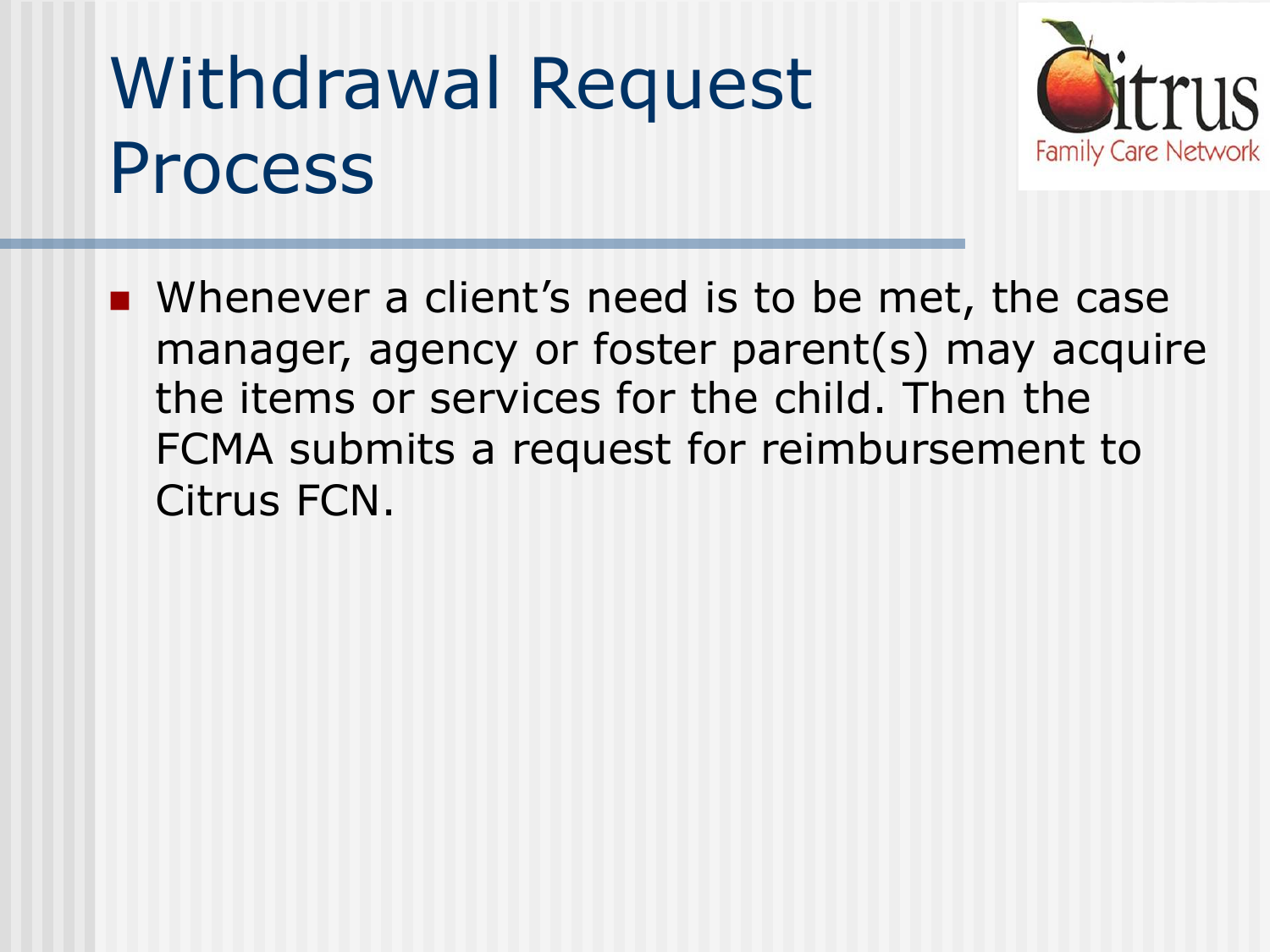#### Financial limitations



■ SSI alone or SSI/SSA combined trust fund accounts cannot exceed a limit of \$2,000.00.

If the client's assets surpass the limit established, benefits are suspended, and Medicaid coverage is closed.

■ SSA trust funds do not have regulated assets limits. This is an entitlement.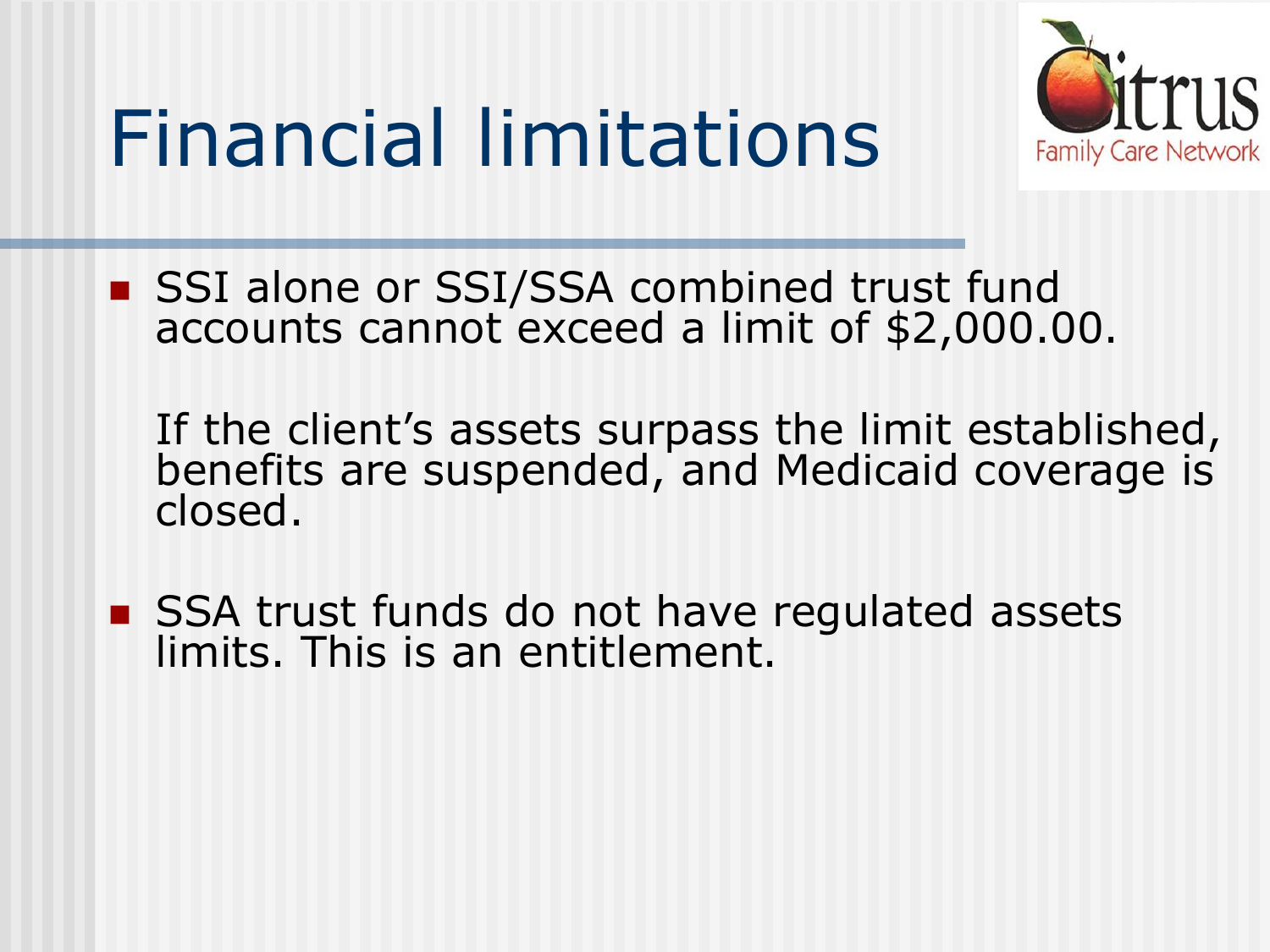

### Dedicated accounts

- Established to hold a lump sum of retroactive SSI benefits, generally covers more than 6 months of payments. These funds do not count towards the client's resource limit.
- They can only be used for expenses related to the child's disability and may not cover monthly maintenance needs.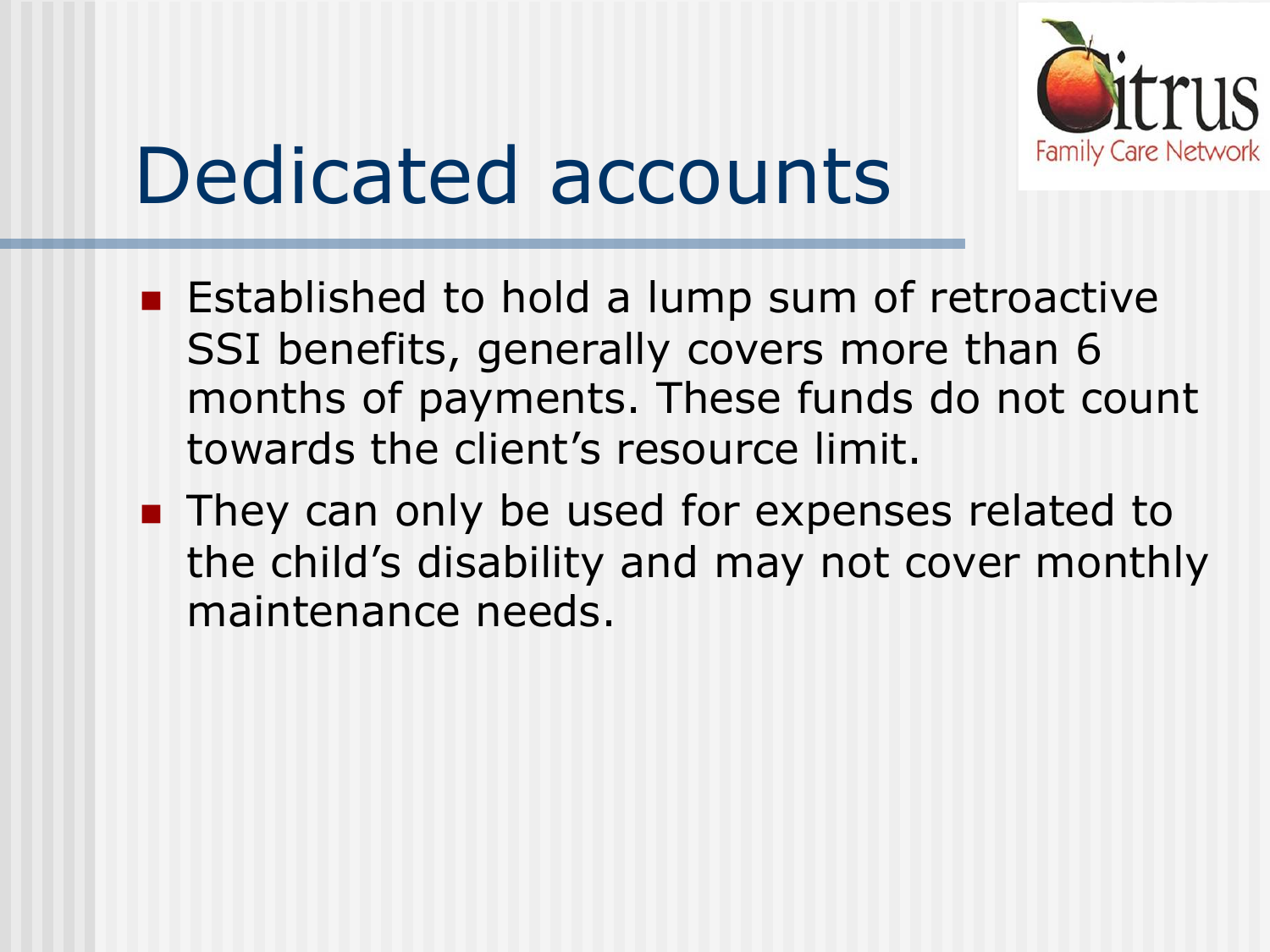## Changes in the child's placement



- Disability benefits (SSI) are affected when a child's placement falls in any of the following categories for more than 30 *consecutive* days:
	- <sup>o</sup> Detention: suspension of the payment.
	- <sup>o</sup> Hospitals or Medicaid funded facilities: benefit reduced to \$30.00 monthly.
	- <sup>o</sup> Runaway: suspension of the payment.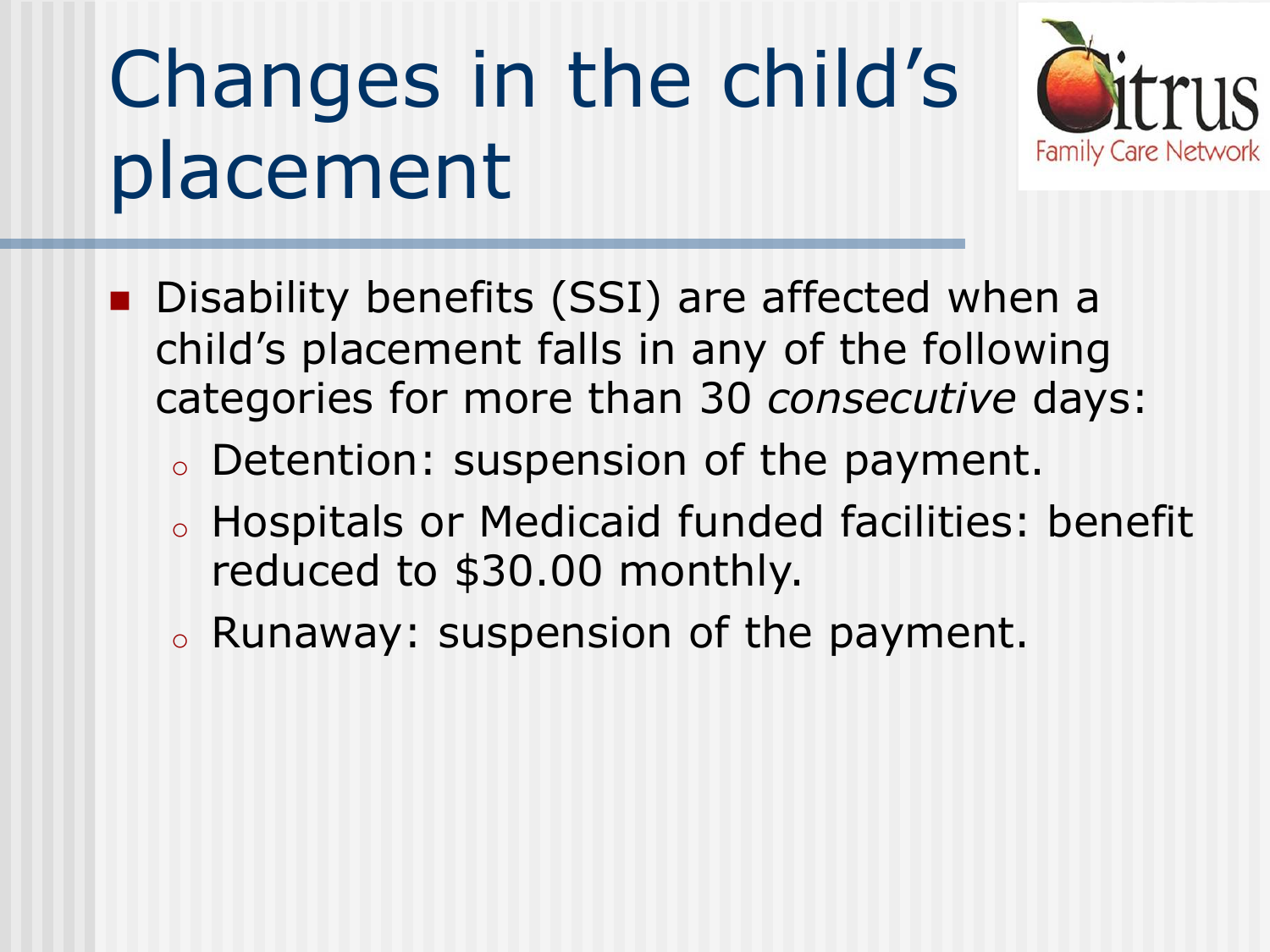

## Aging out clients

**nThere are three ways to disburse the** conserved funds to an aging out client:

- oRelease the savings to the beneficiary: CLS must obtain a court order and a withdrawal request signed by the client must be submitted to FCN before the 18th birthday.
- oIdentify the client needs are and make the necessary purchases before s/he turns 18.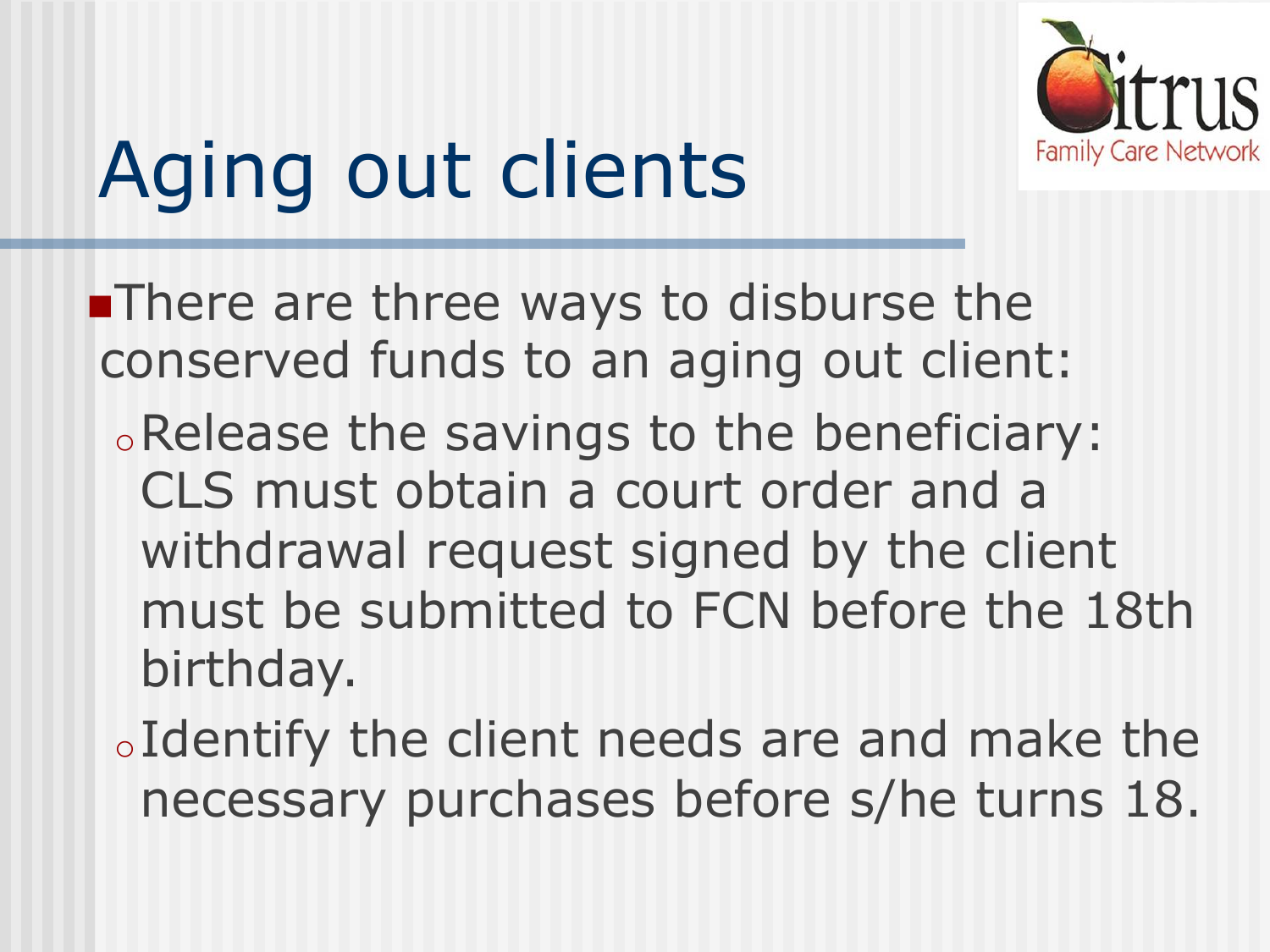## Aging out clients (cont'd)



- <sup>o</sup> If the aging out client is incapacitated or incompetent to handle his or her own financial affairs, or leaves care without withdrawing the balance, funds will be returned to the Social Security Administration. These funds will be later credited to the beneficiary.
- The young adult must contact the local Social Security office and apply to become his/her payee once turning 18.
- Social Security will evaluate the beneficiary's condition to determine if s/he remains eligible.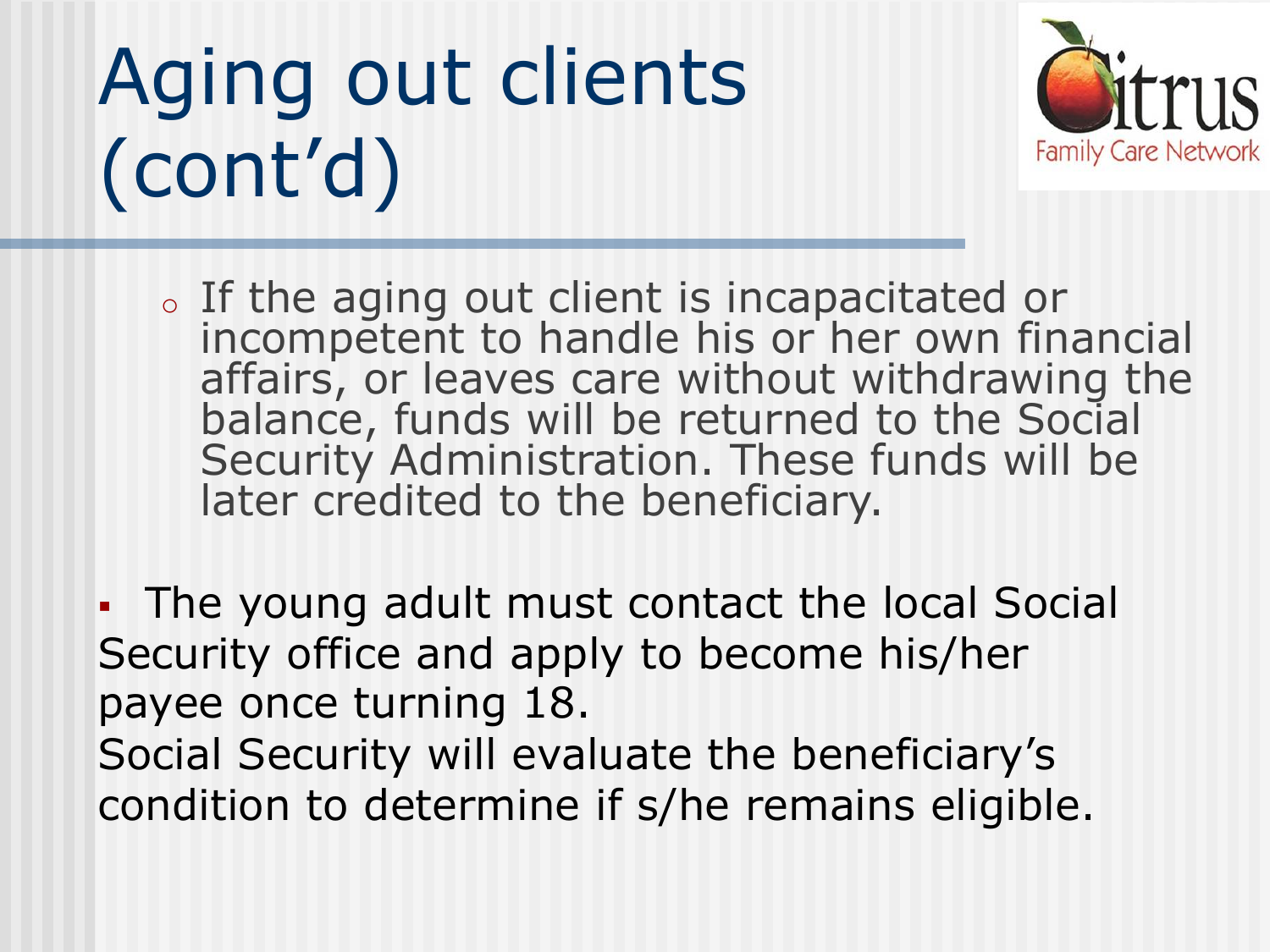

### Adopted children

- $\blacksquare$  When a child is adopted, the balance in the Client Trust Fund account will be returned to the Social Security Administration. These funds will be later credited to the beneficiary.
- $\blacksquare$  The adoptive parents must apply to become the new representative payees.
- $\blacksquare$  Adoption subsidy and the parent(s) income and assets will be counted towards the budget calculation. This may cause the termination of the benefits.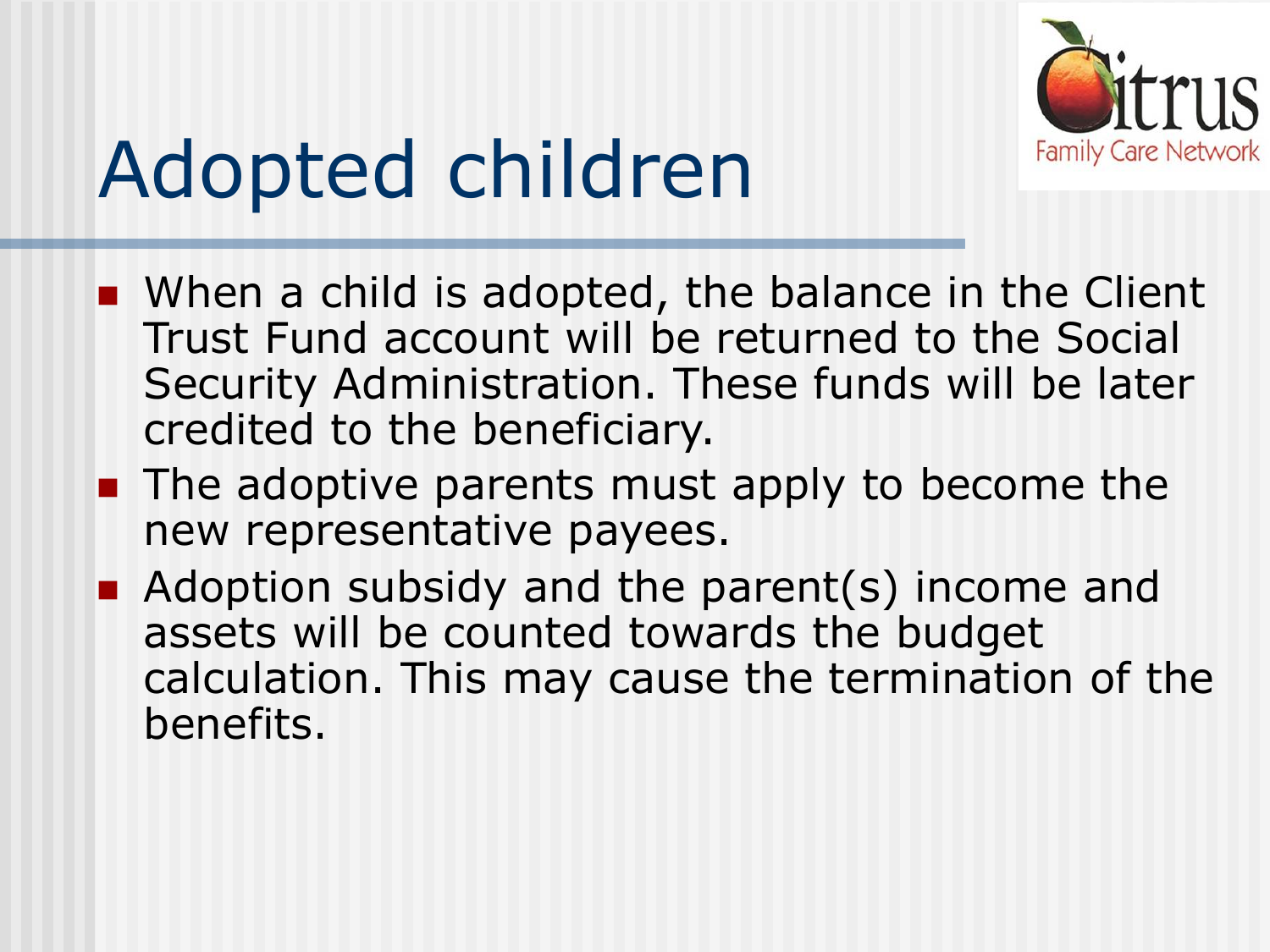## Relative/Non-relative caregiver



- When a minor is released to the custody of relatives/non-relatives, their balance in the Trust Fund account will be returned to the Social Security Administration. These funds will be later credited to the beneficiary.
- $\blacksquare$  The caregiver will need to apply to become the new payee for the child.